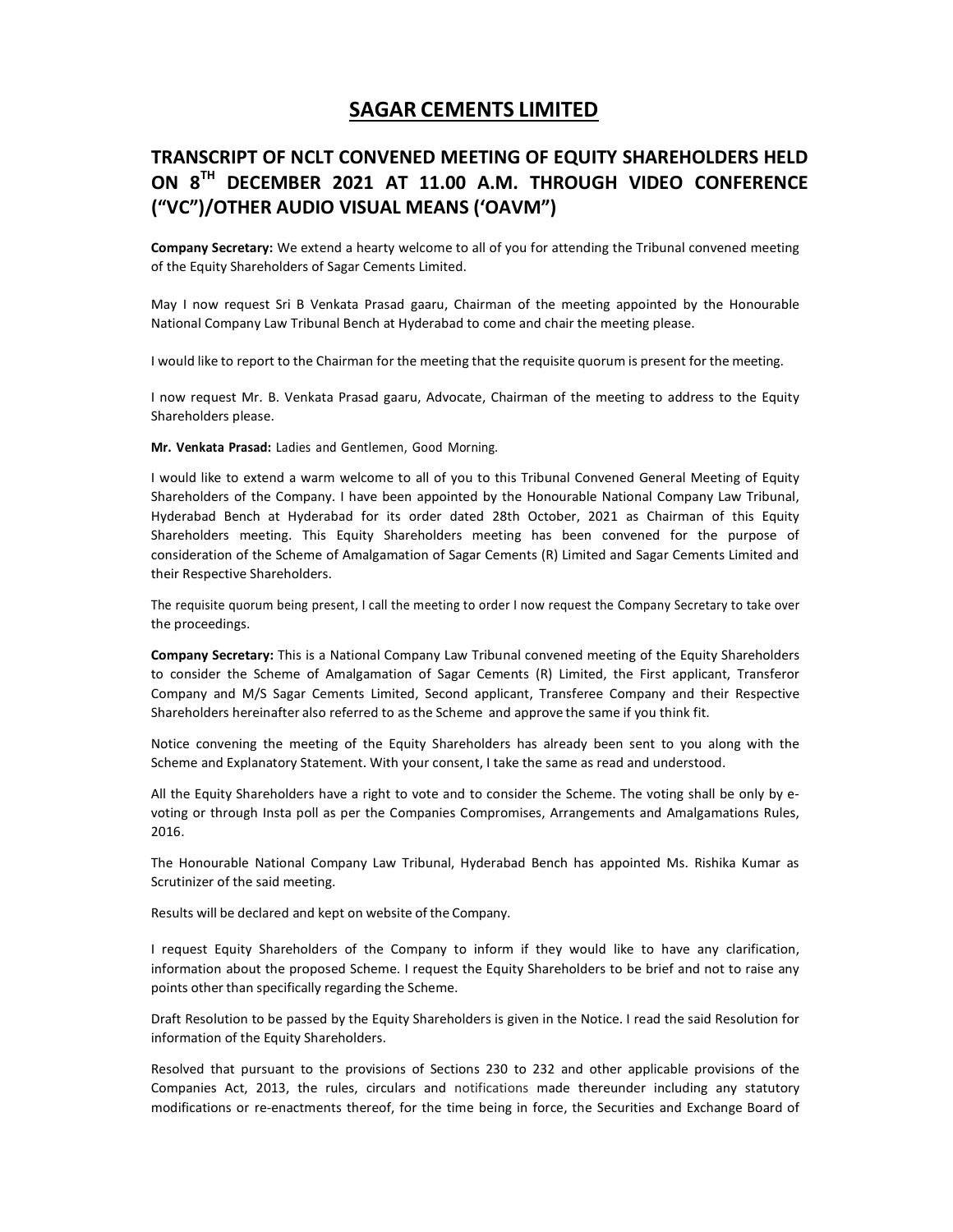India Listing Obligations and Disclosure Requirements Regulations, 2015, read with the rules, circulars and notifications made thereunder including any statutory modifications or re- enactments thereof, for the time being in force and subject to the provisions of the Memorandum and Articles of Association of the Company and subject to the approval of the Honourable jurisdictional National Company Law Tribunal, Honourable Tribunal/ NCLT and subject to such other approvals, permissions and sanctions of regulatory and other authorities, as may be necessary and subject to such conditions and modifications as may be deemed appropriate by the parties to the Scheme, at any time and for any reasons whatsoever, or which may otherwise be considered necessary, desirable or as may be prescribed, or imposed by the NCLT or by any regulatory or other authorities, while granting such approvals, permissions and sanctions, which may be agreed to by the Board of Directors of the Company hereinafter referred to as the Board, which term shall be deemed to mean and include one or more of the committees constituted or to be constituted by the Board or any other person authorized by it to exercise its powers including the powers conferred by this Resolution , the arrangement embodied in the Scheme of Amalgamation of Sagar Cements (R) Limited, Transferor Company with Sagar Cements Limited, Transferee Company and their Respective Shareholders, be and is hereby approved.

Resolved further that the Board be and is hereby authorised to do all such acts, deeds, matters and things as it may, in its absolute discretion deem requisite, desirable, appropriate or necessary, to give effect to the preceding Resolution and effectively implement the arrangement embodied in the Scheme and to accept such modifications, amendments, limitations and/or conditions, if any, at any time and for any reason whatsoever, which may be required and/or imposed by the Honourable Tribunal or its Appellate authority/ies while sanctioning the arrangement embodied in the Scheme or by any authorities under law, or as may be required for the purpose of resolving the questions or doubts or difficulties that may arise, while giving effect to the Scheme as the Board may deem fit and proper and delegate all or any of its powers herein conferred to any Director/Directors and/or officers of the Company, to give effect to this Resolution, if required, as it may in its absolute discretion deem fit, necessary or desirable.

With the permission of the Chairman, I will explain the rationale of the Scheme.

The Board of Directors of Transferor companies and Transferee companies envisages the following benefits pursuant to the Amalgamation of the Transferor Company with the Transferee Company.

The Merger of the Transferor Company with the Transferee Company would also have the following benefits.

Reduction in the cost of overheads and improvement in professional management.

Reduction in multiplicity of legal and regulatory compliances and simplification of group structure

Enhance the scale of operations thereby providing significant impetus to the growth of the Companies, since they are engaged in line of business that could draw upon synergies between the Transferor Company and the Transferee Company.

Consolidation of Transferor Company with the Transferee Company by way of amalgamation would lead to a more efficient utilisation of capital and improved financial structure

The benefit of consolidation of financial resources, managerial and technical expertise of the Transferor Company and the Transferee Company shall be available to the Transferee entity leading to the overall optimization of the Operational and administration costs.

The amalgamation with rationalise and optimise the group legal entity structure to ensure greater alignment of the businesses by reducing the number of legal entities and also statutory compliances.

Will achieve synergies in business activity, consolidation, focused attention, centralised administration, economy of operation, integrated business approach and greater efficiency.

Mr. B. Venkata Prasad: Equity Shareholders who has not cast their vote through e-voting can cast their vote through Insta poll, which will be open after the meeting.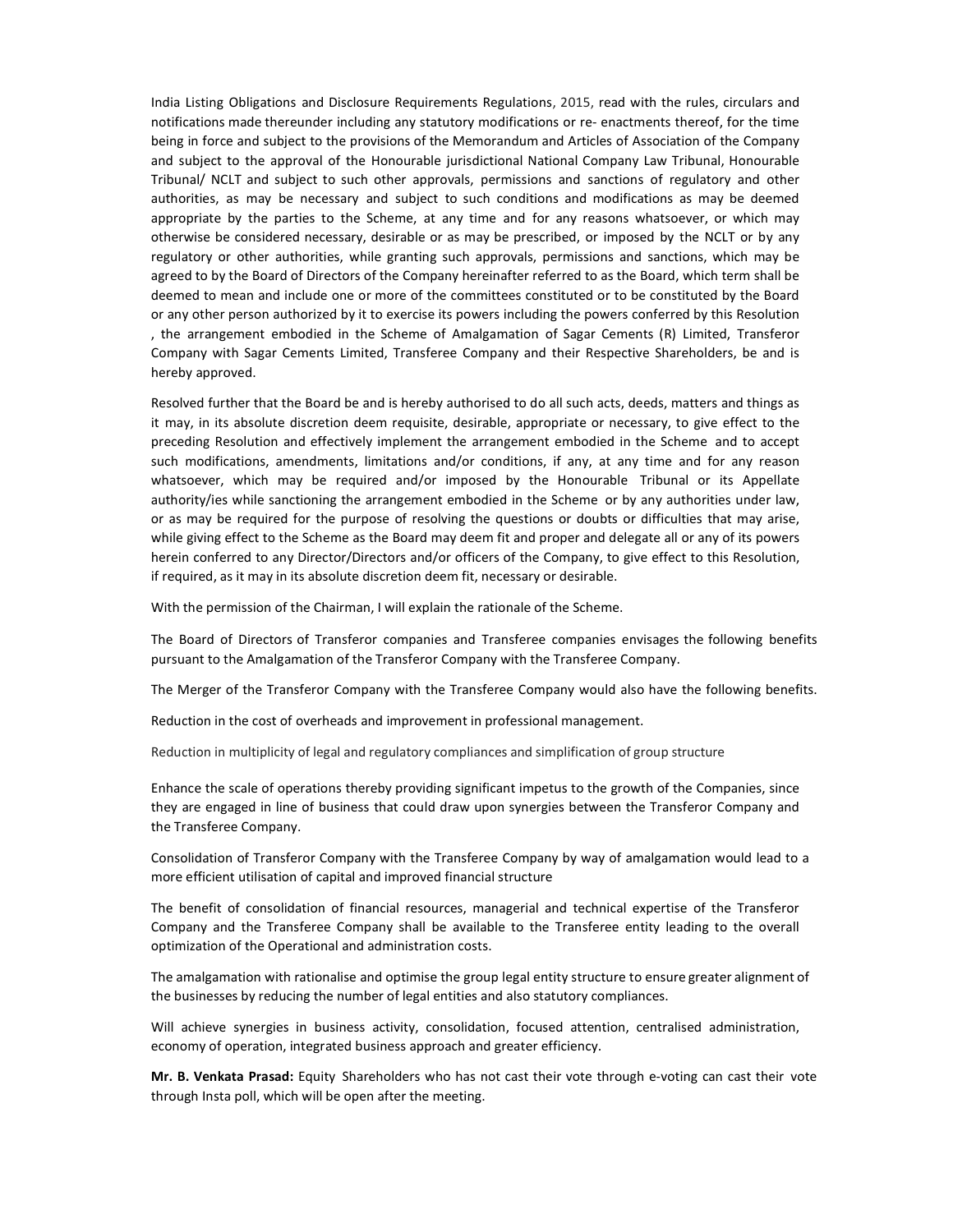Equity Shareholders are requested to read the instructions carefully before casting the vote.

Poll will be open for 15 minutes.

The result of the poll will be declared and posted on the website of the Company, within 48 hours of the conclusion of the meeting. Vote of thanks. Do you have any clarifications?

Moderator: Sir, there are a few speakers who have logged in, Sir, should we allow them sir for asking queries?

Mr. B. Venkata Prasad: Yes.

Moderator: Thank you, sir. Thank you very much. I now request our first speaker Mr Abhishek J, Mr Abhishek j, we request you to unmute your audio, switch on your camera and ask your question sir.

Mr Abhishek J,

Mr Abhishek, you have unmuted your audio, we request you to ask your question

please. Sorry sir, there was no response from Abhishek J, we will get back to him--

Mr Abhishek: Can you hear me sir? I am there in the meeting. I am there in the meeting.

Moderator: Yes Abhishek, we are able to hear you. Please ask your question.

Mr Abhishek: Sir, I have nothing much to ask sir. We are the well-wishers of the Company. Recently the management has done a stock split and we are really glad that the stock has appreciated and the Company wants to increase the volatility in the market and the Company is being rewarding the minority investor fraternity in a good basis. We are the well-wishers of the Company sir and all e-voting we have casted in favour of the Board and just give us an explanation that how this Transferor - Transferee Company or amalgamation will help the Company in the years to come. We know that the management will take an appropriate step at an appropriate time only but it is for the benefit of the Company and the investor fraternity. But just give us a brief description on that sir. Sir, nothing much to ask sir. I wish the Company and the Board of Directors a great success and prosperity in the coming future. Thank you for giving the opportunity. Thank you very much.

Mr. Venkata Prasad: Mr. J. The Company secretary has explained the thing just now. He has explained the benefits of the amalgamation. I hope that you have gone through it. Okay.

Moderator: I, now request our next speaker, Mr. Bharat H Shah, we request you to unmute your audio, switch on your camera and ask your question, sir.

## Mr Bharat: Yeah.

Moderator: Yes, sir. You are audible. Sir. Please proceed with your question sir. you are visible also.

Mr Bharat: Chairman appointed by Honourable NCLT. Mr Prasad sir, just now our secretarial department has explained the benefits of amalgamation of Sagar cements (R) Limited with Sagar cement and we hope that we support this Resolution because lots of savings will be there, the standalone Company will become bigger and we totally support this amalgamation and it will benefit to small and minor Shareholders in coming years. Thank you, sir. Thank you very much.

## Mr. Venkata Prasad: Yes Next.

Moderator: Sorry, sir, we request our next speaker Mr. Kamal Kishore Jawar. Mr. Kamal Kishore

Mr. Kamal Kishore: मेराआवाज़आरहाहैसर? Hello.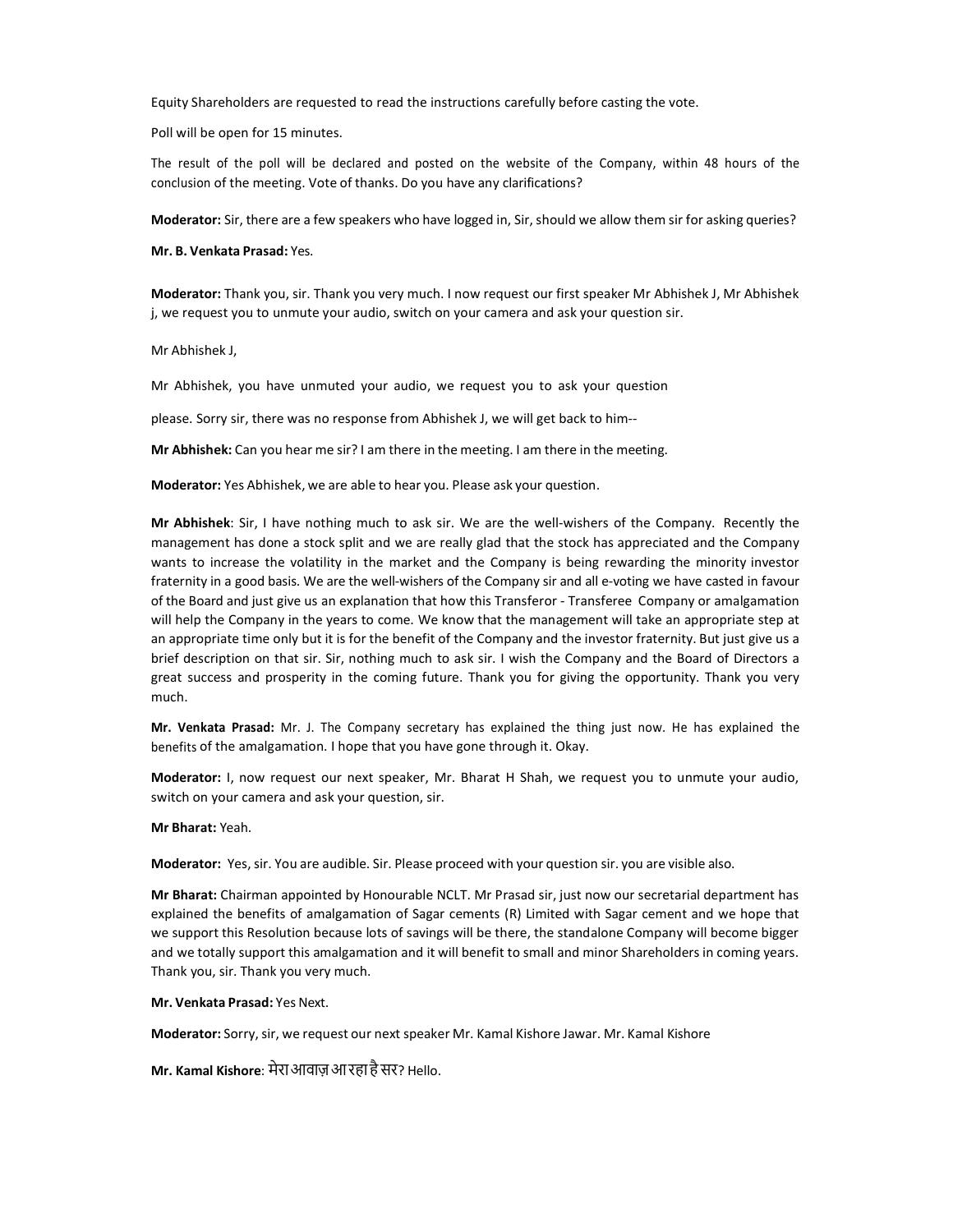Moderator: Yes, sir, you are audible sir. Please proceed with your question.

Mr. Kamal Kishore: हमारे चेयरमैन सर, B Venkata Prasad sir NCLT, all directors, Srikanth साहब, promoters, secretarial department, हमारे advocate साहब सबको मेरा नमस्कार। आज जो Amalgamation हो रहा है इससे मैं बहुत खुश हूँ। ये Telangana की नबर 1 Company है, जो Shareholders को बहुत अच्छा return मिला है। जो हमारा शेयर प्राइस 10 रूपीस का शेयर पन्द्र सौ तक गया है। Stock split होने के बाद अभी 240 है और मैं merger को पूरा support करिाहँ और next year की सबको शुभकामनाएँ ढेता हूँ. और हमरी all Directors, Promoter, all employees को बहुत, बहुत शुभकामनाएँ ढेता हूँ. की Company to better हो । Promoters की Company इितना अच्छा turnover करे. और सबको अच्छा benefit मिले, वुस का वजर से मैं बधाई ढेता हूँ. वो Secretarial department ने हमें जो Amalgamation खा बेरे मे फ़ोन करके पुचा तो क्या क्या response Secretarial department ने बहुत अच्छा response दीया. तुम वुन को भी बदाई देता हूँ. हम को अच्छा समजा ने की NCLT मे या क्या क्या proposal हेतु. और Venkat Sab Prasad NCLT मे जो Merger होना, मे इसुको पुरा support करथा šँ. Thank you

Moderator: Thank you, sir. We now move on to our next speaker Mr Praful Chavda.

Mr Praful Chavda, we request you to unmute your audio, switch on your camera and ask your question sir.

Mr Praful Chavda, Sir you are audible sir. You are audible sir, you may speak sir. Thank you.

Mr Praful Chavda: Thank you, sir. NCLT appointed Chairman Sir, और मेरे साथी Shareholders. खास तर पर मैं Sagar cements का IPO के टाइम से shareholder हं. और मैं देखिआ रहा हं तक Sagar Cements ने Shareholders को नुकसान हो ऐसी बात कभी नहींकी है. और कोई reason नहीं ले आई. अब यह reason का मे full support क]रा हं और Sagar cements के पूरे directors को और employees को खूब-खूब शुभकामनाएं देथा हं तक आप जो भी काम करि हैं, इससे हम Investor को बहुत बडा benefit मिलाता है. सर मैं एक बात केहाना चाहत। हू. तक NCLT की थराफ से आपका appointment हुआ है ते आप NCLT को एक letter िलके तक next time सेकभी Karvy से registration ना हो sir. Speaker registration karvy सेना हो. Karvy बदनाम हो चुका है. Karvy का अभी भी मैंने Speaker Registration केलिये अपना जो Sagar cements की staff ने मेराको इथाना help किया है. मेरा आज registration हो चुका है और मैं आपसे बात कर सकथा हं. Karvy मैं जो जो account है वह लो लो लो <code>Lockup, Lockdown Lockdown ऐ</code>से ही आ रहा है. Karvy का क्या प्रॉब्लम है पता नही है, next future मे Speaker registration के तलए कपनी कोही अपॉइंटमेंट करें और कंपनी डायरेक्ट speaker registration करें. आनेवाली पयूचर में कोईभी N C L T से काम हो. ऐसा मेरा suggestion है और आप NCLT तक मेरी बात पहुंचगई है और मैं सागर सीमेंट से बहुत खुश हं, Management से बहुत खुश हं और इस्का Employees से से बहुत खुश हं. पूरा पूरा मे Suupport करता हूं. धन्यवाद सर.

Moderator: Thank you sir. We now move on to our next speaker Mr Reddeppa Gundluru, Sir Mr. Mr Reddeppa Gundluru. Sir, we request you to unmute your audio, switch on your camera and ask your question sir. Sir, Mr Reddeppa Gundluru, Sir, you have unmuted your audio. You are visible Sir, please proceed with your question sir. Thank you.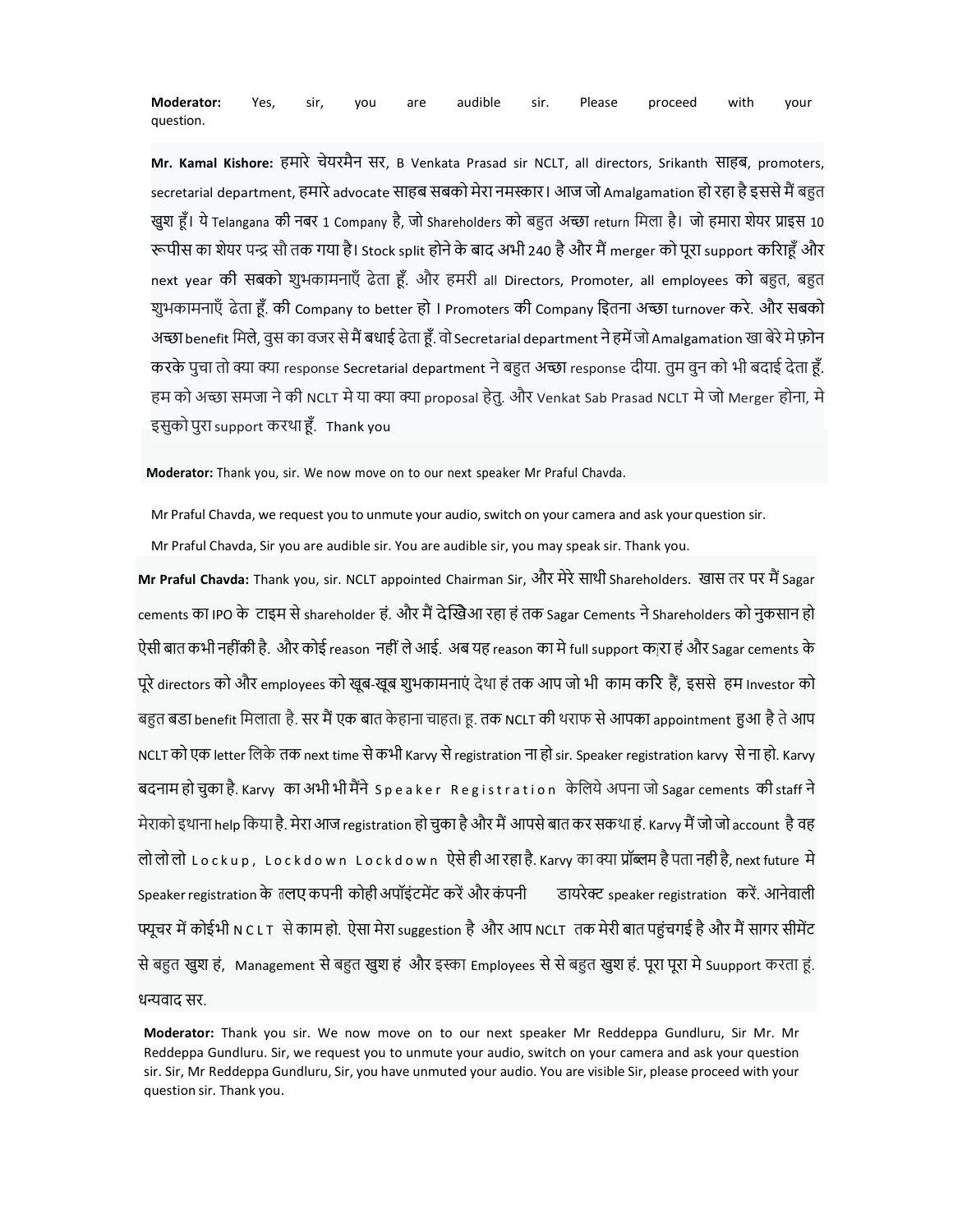Mr Reddeppa: Thank you sir. Namaste. Honourable appointment Chairman Venkata Prasad gaaru and other members of the video conference especially Anand Reddy gaaru, Srikanth Reddy gaaru and CFO and Company Secretary; Soundararajan,  $\circledcirc \circ \circ$  S Namaste sir. Sir my name is Reddeppa Gundluru, my DP ID is 13001572 ࠪ ࣝద߂ࠈࡌ sir. I am happy and proud sir, because Sagar Cement is not a Company, it's a brand sir. Social services అయితేనేమి, Brand Creation అయితేనేమి, ఇంధాక ఒక shareholder మాట్లాడారు Chavda గారుఎప్పుడుకూడా Shareholders కి loss అన్నదిరాలేదు. ఎందుకంటెఒక్కకమశిక్షణతోఒక dedication తోవెలతాఉంది. So ఇకయే Resolution తీసుకొచ్చినయే Meeting చేసిన 100% Shareholders support ఉంܿం. That is the reason anonymously myself personally I am supporting all the Resolutions. I am going to use my Instapoll now and also sir Scheme also received, notice also received in the right time. I have gone through all the Schemes are a very good decision Board you are taking sir. Congratulations, wish you all the best sir. E arlier also you have givena very good benefit to the sharehold e r . Today also you have given very good we have the Shareholders for the split sir, we are very happy. So today is only NCLT meeting so I don't want to take this all the other agenda so I am anonymously supporting this agenda so I wish all the best sir and also thank you for Company's secretarial department sir, so immediately Company's secretarial department has sent a link why because I am also faced this Karvy issue announced even my Company the secretarial team right time send the link sir. That's the reason I am able to attending this meeting today, thank you for your wonderful service support sir. So nothing more to ask any question sir. We are with you Go ahead sir. Why because యధా రాజా తథా వ్రహ. Company is good sir, brand image is also very good sir. Thank you for giving opportunity. Mr Honourable Chairman. Venkata Prasad gaaru. Namaste Sir.

Moderator: Thank you, sir. We now move on to our next speaker, Mr Srikanth Jawar. Mr Srikanth Jawar, we request you to unmute your audio, switch on your camera and ask your question sir.

Mr Srikanth Jawar: Respected Chairman, all Board of directors, Sreekanth साहब, Company secretary, V e n k a t a P r a s a d और V.B. Raju को नमस्कार, जो यह हमारा second time AGM हो रहा है video conference से. और हमेशा video conference से रकीये शार AGM और यह amalgamation कर रही है मैं support कराथा हू सर. और आथे समय नया साल की शुभकामनाए सर. और हमें karvy का service अच्छा लगा सर हमेशा कुछ भी राह थो, कुछ भी प्रॉब्लम राह थो हम को बथथी सर, karvy का service बहुत अच्छा है sir. Thank you sir.

Moderator: Thank you, sir. We now move on to our next speaker Mr Suresh Chand Jain, Mr Suresh Chand Jain, we request you to unmute your audio, switch on your camera and ask your question, sir.

Mr. Suresh Chand Jain: Okay. आदरणीय श्री NCLT से पधारे हुए हमारे वेंकट प्रसाद साहब प्रताप अन्य डायरेक्टर गन और शेर